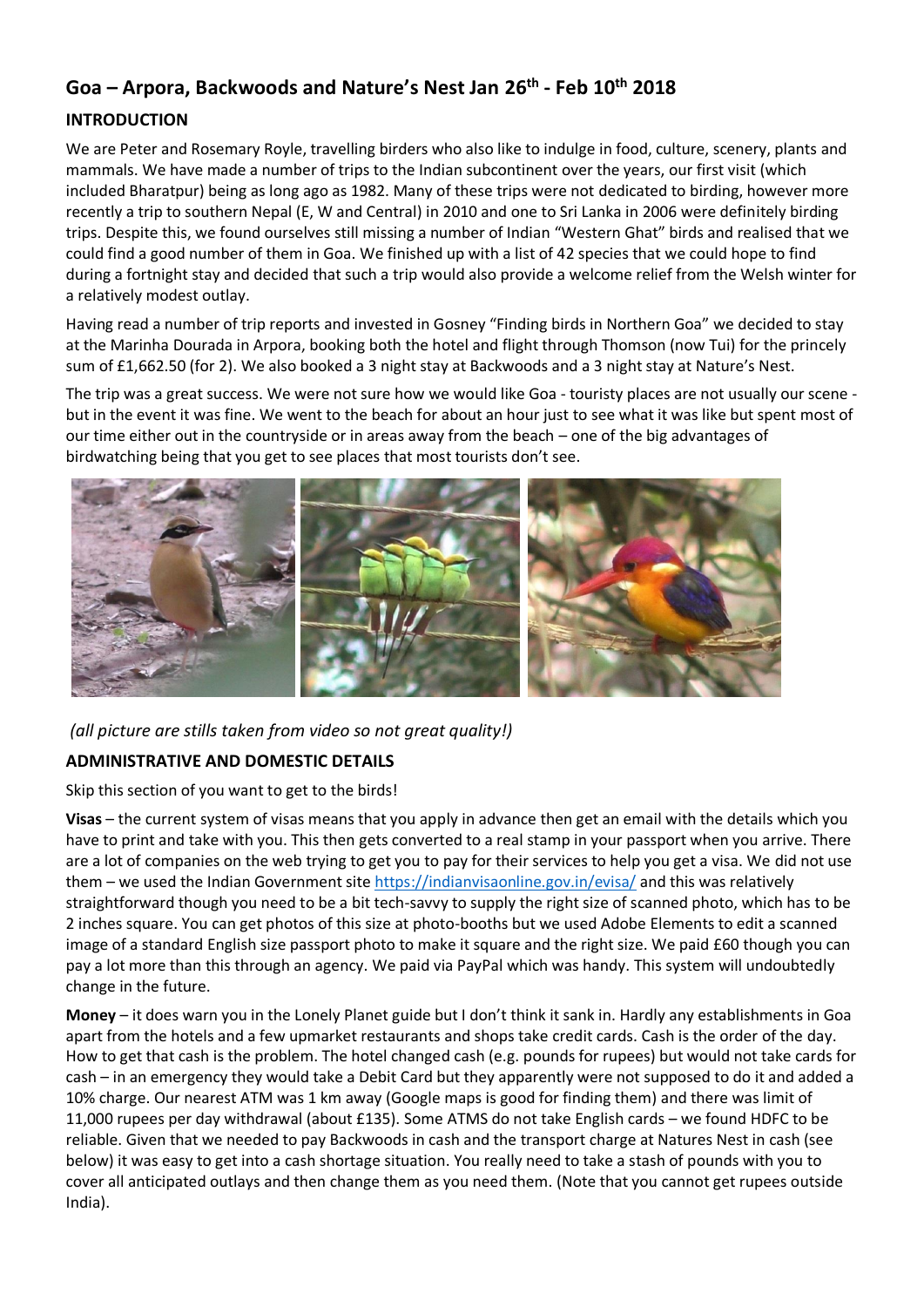Changing cash at the airport was expensive – very poor rates - but you need to change some there to tide you over. Just outside the Marinha Dourada a hundred metres to the east was Mr Veen's money changing booth – something of an iconic figure in the area he gave very good rates, liked a chat, had an exchange book library and was recommended by our Thomson rep. I expect there are plenty like him around!

The exchange rate was between 85 and 90 rupees to the pound when we were there but it varies all the time.

**Costs** – things in Goa are pretty inexpensive – our evening meal (without alcohol) was typically about £15 for two. This would include main course dishes, rice, nan, a veg dish and usually either a sweet, fruit juice or lassi. The only exception to the reasonable prices was the departure lounge at the airport where a large coffee was £3 and a small bottle of Evian(!) water was £2. The whole holiday cost about £2,950 in total for the two of us.

**Food** We ate almost entirely Indian food and never had a bad meal. The only non-Indian dishes were a burger at the hotel (perfectly OK) and an excellent pizza at You and Me. Food was not very hot (spicy hot) – it is modified for western tastes. The most consistently spicy food was at the hotel where it was what I would describe as medium. If you like hot curries you need to ask for "spicy". We tried Goan dishes such as Prawn Balchao, Pork Vindaloo, Fish-curry-rice and a sweet called Bebinca. Otherwise the restaurant menus would be familiar to a person from the UK familiar with our Indian restaurants. They all do European and, strangely, Chinese, as well as Indian and Goan. There are some good sweets such as coconut pancake and banana fritters. Lassis were excellent – banana lassi tastes like a banana milk shake but better – less sugar and artificial flavours. The mint and coriander version was also very good.

Apart from Backwoods and Nature's Nest we ate at the following places:

Nick's Place – just down the road from the hotel. Patronised by Brits but also some Indians on holiday. We had some good meals here but avoid quiz nights (Friday and Monday) - we waited a whole hour for our food one Friday night and the vindaloo was poor – a characterless red sauce with too much raw vinegar.

Rasa – just over the bridge, the tandoori food here was excellent and it has a nice atmosphere

You and Me – about 500 metres down a little lane opposite Nick's – we had a good pizza here and had good reports about the evening meals

The Marinha Dourada Hotel – the vegetarian samosas were extremely tasty and made a good lunch. We had good Indian dishes here – King Prawn Zafrical, Prawn Balchao, Paneer Butter Masala, Paneer Tikka Masala and Pork Vindaloo were all excellent.

**Drinks -** we do not like bottled beer but it appears that most of our fellow guests did as their tables were laden with empties! It is worth trying Feni, the local spirit. It is made from palm sap and also from cashew fruits. The Cashew Feni at the hotel bar was in a wine bottle with a hand-written label! It was about £1.50 for a double measure. I drank multiple Pina Coladas which were always good but very variable in price in different places – hard to compare though as prices are sometimes quoted without tax and sometimes including tax which for alcohol is 22%. Including taxes they were about £2.24 at the hotel.

**Flights** – Thomson fly Boeing 787 Dreamliners to Goa and they are very comfortable. Generous seat pitch, staggered leather seating, wide aisles and a 3-3-3 configuration. Also good food, free drink, electronic window dimming and mood lighting! And fast – the flight took 9.5 hours on the way out with a tail wind, longer on the way back but still landed on time. Thomson are on to a winner here – making the flight an enjoyable part of the holiday.

**Transfers** – we used the Thomson coach transfers and on the outward journey this was a nightmare. We arrived on Saturday January 27<sup>th</sup> which was the day after Republic Day, a public holiday on January 26th. It seemed as though all of India had chosen to go to Goa for a long weekend and the traffic was unbelievable. It took 3.5 hours to get to the hotel, which is the last on the run, whereas the return journey was about 1.25 hours.

**The Marinha Dourada Hotel** – this is definitely not a 5-star resort but it is pretty good on the whole. The rooms used by Thomson are in the newer block which is quieter and all rooms overlook the lake, though it is a long stomp to reception. The room had air-con, fan, mini-bar, balcony, TV etc and everything worked. There were a few "Indian" touches – there was not always hot water, you were not supposed to flush toilet paper, the Goanstyle sockets were a bit temperamental and the blanket was frayed - but the room had good storage, plenty of hangers and the bed was comfy. There were good secure safe deposit boxes in reception. No wi-fi in the room though – only in reception – and no lifts.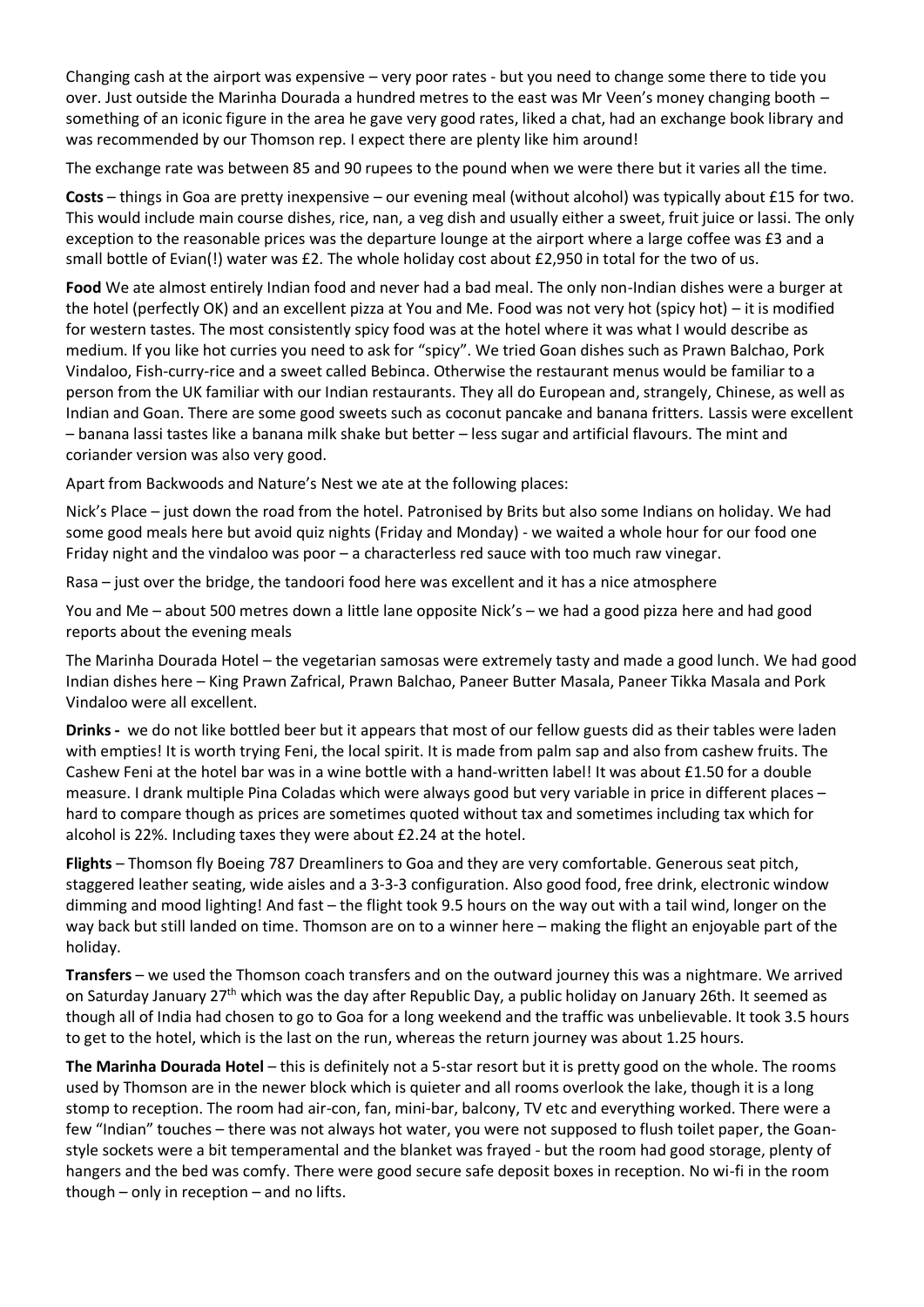The big open view over the lakes is a big plus – few other Goan hotels have an open view – but the mystery was why these saline lakes, which are full of fish, never had any cormorants or ospreys taking advantage of the feast.

The pools looked clean and inviting though we never actually used them.

The food in the A Veradah restaurant was very good if you stuck to the Indian/Goan dishes – we had some excellent meals. The European food looked less good. Breakfast was served in a huge open-air barn-like construction but was excellent – a good mix of Indian and European food. Omelettes were first-class. Drinks at the hotel bar were reasonably priced. Litre bottles of water in the mini-bar were 40p – we used to see people bringing in 5 litre bottles from the shops but at the min-bar prices we couldn't be bothered! Note that there was no tea/coffee making equipment in the room – lots of people had travel kettles.

Many of the guests are repeat visitors and go there every year – at the time of our visit they were all from either Manchester (older and middle-aged couples), Russia (young couples) or India (families).

Leaving the hotel for two periods of 3 days was no problem – the staff are used to it as some of the standard excursions require guest to be away from the hotel.

**Dates and weather–** we wanted to travel while the weather was still at its worst in Wales, but before it got too hot in Goa. The peak tourist season is Dec/Jan so we decided to go at the end of Jan (see above for avoiding Jan  $26<sup>th</sup>$  and the days around it for travel). The weather forecast before we went was relentlessly sunny and hot – usually about 34 degrees and we wondered how we would cope. In fact at this time of the year the climate is very dry and the shade temperature was actually quite comfortable. We had one or two overcast days which were much more humid and even an hour of rain. Evenings and nights were very pleasant at the coast and positively cold (12 degrees!) up in the forest.

**Phones** Note that when ringing an Indian number on an English mobile you will have to treat it as an international call and precede the number with +91.

**Electrical sockets – t**hese are curious and take either 3-pin large or 2-pin small plugs. We found that European 2 pin plugs usually fitted but were sometime loose and needed to be wedged in. They would crackle unhappily if they weren't fully inserted.

**Nature's Nest –** this is a small eco-lodge up in the forested hills, see the website at

[https://www.naturesnestgoa.com.](https://www.naturesnestgoa.com/) We knew nothing about this place, though it had favourable TripAdvisor reviews. It offered birding packages, but there was very little mention of species you might see. We decided to book anyway – it sounded fun. We thought we would get a young lad who would show us the more obvious and colourful birds. Not so – we had Ramesh to our ourselves for 2 days and he is a first class guide complete with staked out Frogmouths and a good Pitta site. The new website does actually give a better idea of what you might see and it is quite an impressive list. The cottages were comfortable with fan and patio, and the blanket which we laughed at when we arrived was certainly needed at night! The food here was excellent – always a range of about 6 dishes plus rice and some chapati-type product and also a pudding in the evening. (Rice pudding with coconut milk and cardamom - yum!). We paid 28, 320 rupees for the 3 night package for 2 people, plus approx.15,000 rupees for transport (pick-up, drop-off and travel whilst birding). This was about £500 in total. I think you could reduce this by using your transport for the pickup. The package included the Zuari river trip on the final morning.

Nature's Nest is about 10 km from Tamdi Surla temple, and is located in a farmland setting, though there are palms and acacias (which have pink fluffy flowers very attractive to sunbirds and parrots) all around the cabins.

**Backwoods** – contrary to rumour, Backwoods is still functioning though on a reduced scale. All the accommodation is in the main house – there are no longer any huts or tents. Our room was spacious with a fan and balcony. Hot water was delivered in a large bucket when you needed it. The food was good – similar in concept to Nature's Nest though more vegetarian and less variety. Packages offered are 3 nights starting Sunday for 12500 rupees or 2 nights starting Wednesday 8500 rupees, but they will also accommodate other requirements. We paid 30,000 rupees for the two of us including transport which is about £345. The hotel pickup on the first day is very early so that you arrive for tea and biscuits at 7.00 and get a full day's birding on the first day.

Loven is a guide of the first order who knows his patch like the back of his hand and has exceptionally sharp eyes.

The website<http://www.backwoodsgoa.com/> is essentially defunct. To book, contact Loven on [backwoodsgoa@hotmail.com](mailto:backwoodsgoa@hotmail.com) or ring the landline number (+91) 832 2610057 or Loven on (+91) 9420072007 / 9822144939 to book. Other numbers are Leio – [\(+91\) 9822139859,](tel:+91%2098221%2039859) Pramod – [\(+91\) 9822387434.](tel:+91%2098223%2087434)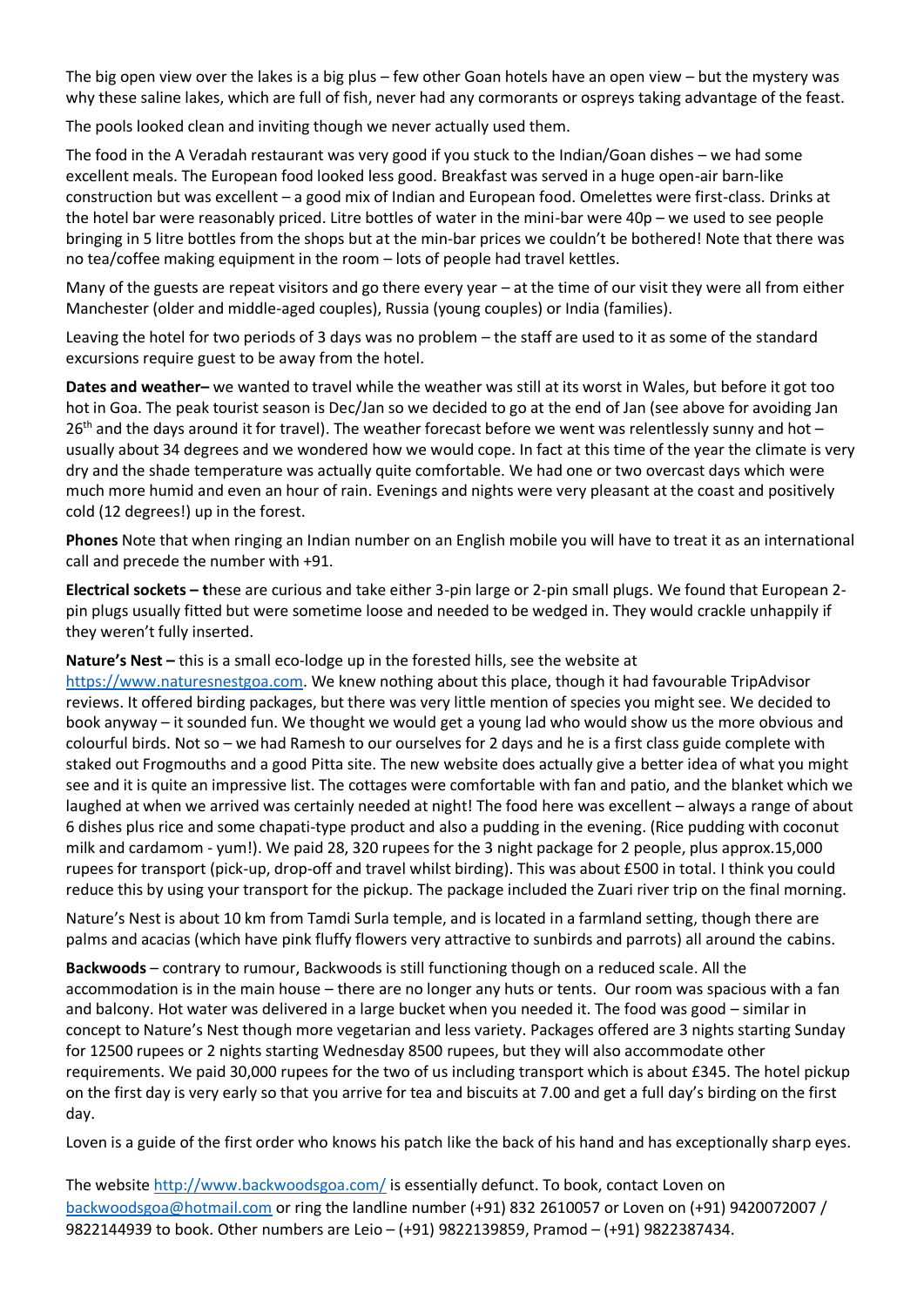We had difficulty contacting Backwoods by email – I tried 4 times with no response and no rejection messages. I suspect the problem was something to do with our email address, as when I tried a different one it was all OK. So if you have this problem do not give up.

Backwoods is located quite close to Tamdi Surla temple and is therefore close to Nature's Nest – we had no idea how close when we booked them both! It is set in forest and we saw a Malabar Trogon just outside the front door.



### **BIRDING NOTES**

**Telescopes –** you will probably want to take a scope to Goa for the waterbirds and seabirds. But it is also useful for forest birds, giving you gob-smacking every-feather views of Trogons etc. Ramesh at Nature's Nest appropriated our scope, both carrying it and using it, and would get on to birds very quickly giving really excellent views. Nature's Nest do have their own scope but is it rather old and cranky and Ramesh obviously coveted our Swarovski ATS 60 HD. Scopes are also useful for Loven's (Backwoods) favourite style of birdwatching which is to stand in a large clearing and watch for birds flying over and in trees at the edges.

**Books –** we used **Grimett and Inskipp "Birds of Southern India**". It is light and portable and does not have too many confusion species like its big brother "Birds of the Indian Subcontinent" – however it has not been revised since 2005 whereas the larger book had a new edition in 2012. Some of the splits relevant in Goa are therefore not covered or illustrated in "Birds of Southern India" which can be confusing. There is an app for I-phone which the guides used but we do not have an I-phone. We also used **Gosney "Where to find birds in Northern Goa"** to plan our expeditions from the hotel, both in the Arpora area and further afield. We also bought **Lonely Planet "Goa and Mumbai"** but it was of limited use except for descriptions of local food to try and descriptions of the curious Goan electrical sockets.

**Birding Guides –** in addition to Ramesh at Nature's Nest and Loven at Backwoods we also used **Rayman** for trips to Mayem Lake, Carambolim and sites around the coast. We booked him by phone when we were in Goa and we were very happy with his services. He charged about 3,200 rupees for an afternoon or 4,200 for a morning. His details are: Rama M Govekar Mobile: 9922271840. Also 9637724016, 9623876211 email govekar.rama@gmail.com

We also went on a **Birding and Breakfast** trip with **Lloyd Fernandez**. This was very civilised and took us to an interesting location – the Pilerne Plateau - as well as to Saligao Zor. The whole morning including breakfast was only 3,000 rupees for the two of us but may have been cheap as he already had 4 people booked. Contact Lloyd on [fatimgoa@gmail.com](mailto:fatimgoa@gmail.com) or 9822149002.

Other recommended guides are:

Santosh Redkar by e-mail [goabirdingsantosh@hotmail.com](mailto:goabirdingsantosh@hotmail.com) 91 98811 804241

Rama Govekar govekar.rama@gmail.com Tel: 99 222 71 840

Rahul Alvares [www.rahulalvares.com](http://www.rahulalvares.com/) +91-9881-961071 +91-0832-226-8617

**Breeding plumage and breeding season** – we were not sure when we booked where the birds would be in their breeding cycle and whether they would be in breeding plumage. We needn't have worried – apart from the weavers and egrets, everything was in spanking breeding plumage which seems a bit odd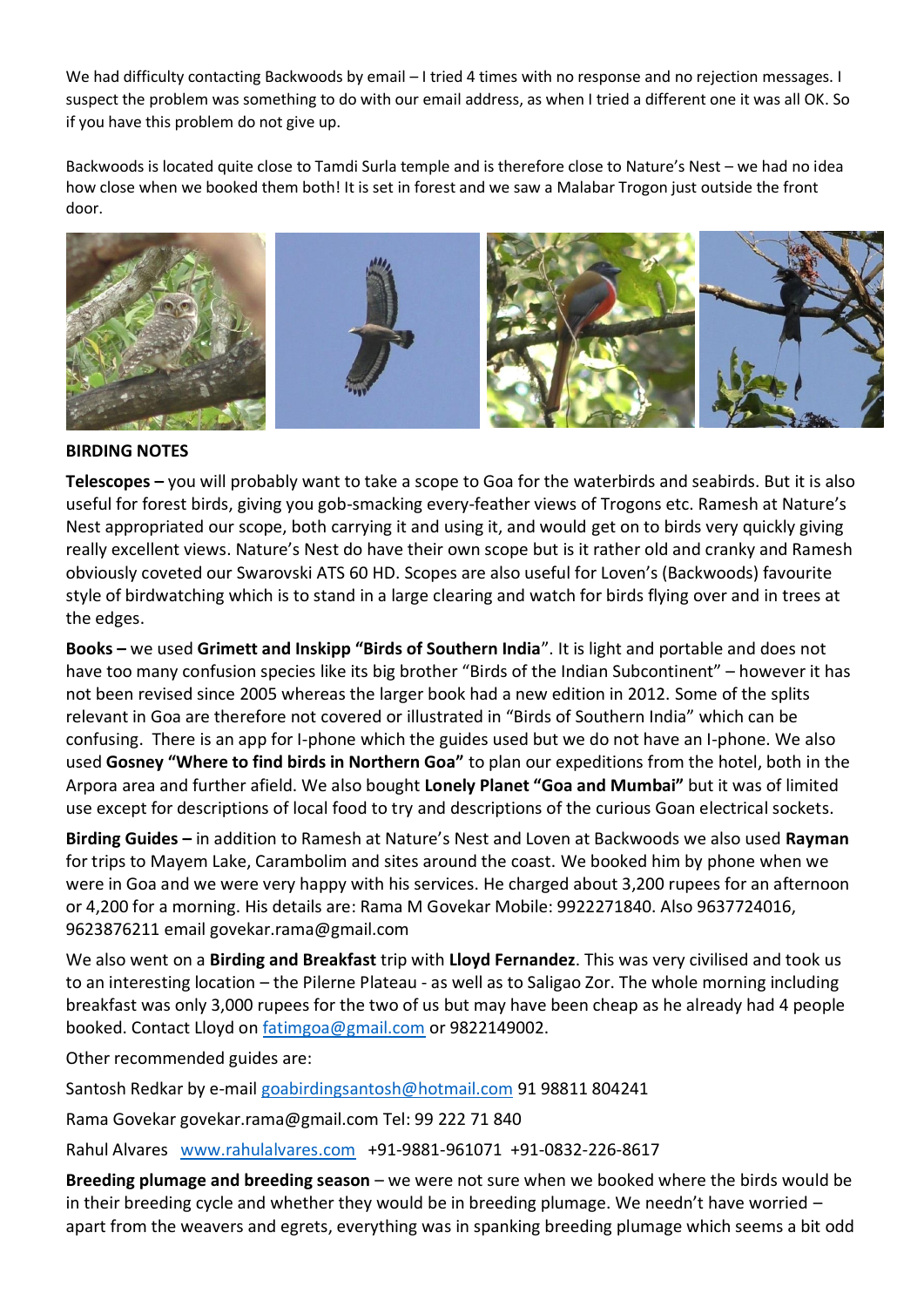as most birds don't breed till the beginning of the rains which is early June. Some birds were actively breeding while we were there – we found nests of 2 sunbird species and a spiderhunter, and the sunbirds were all busy singing away defending territories. We also saw White-browed Bulbuls feeding young.

**Backwoods compared to Nature's Nest –** both operations offer birding packages and both have good guides. By the time we got to Backwoods we had seen many of our target species so we spent our time there targeting the remaining ones – we therefore did not spend time looking for birds we had seen well before such as the Pitta. Despite this we still built up a sizeable list. Combining Backwoods and Nature's Nest we had a total of 135 species. We saw 110 at Nature's Nest and 120 at Backwoods. (But we did effectively have an extra day at Backwoods as you have a full first day in the field with a hotel pick up at 5:15). If you can only do one and you are a really keen birder then I suggest Backwoods. For a slightly more sophisticated setup which is probably better for non-birding partners then I would suggest Nature's Nest, especially if you have your own scope.

# **MAIN BIRDING LOCATIONS**

**Near the hotel, the Arpora area:** We managed to find 94 species within walking distance of the hotel.

*Baga Hill***:** We followed the instructions in Gosney for this location. We found our best birds along the roads at the bottom of the eastern access near a laundry where there were flowering trees and gardens, and also a patch of scrub between a building site and a house where we found abut 10 species of birds. It looks unpromising and the many building sites are noisy but the birds are there (but probably not for much longer). We found our only Vigor's Sunbird here, in what is apparently a regular spot, though after showing really well for a couple of minutes it disappeared completely. The top of the hill was dry and burnt and pretty birdless.

*Arpora Woods:* Again as per Gosney, but the distance from Club Cubana to the woods at the end of the path is not very far. Note that to get on to this path you have to fork left and contour round the hill – the main path goes straight on down into open deserted farmland and then presumably into the nice looking scrub on the far side of the valley. On a slow walk here in the early morning as the sun came up we had 25 species including low flying Crested Serpent-eagle, Bar-winged Flycatcher-shrike and 3 species of Bee-eater. Good bushy habitat.

*Fields and pool in the immediate vicinity***:** The field across the road, used as a cricket pitch in the evening, was a good place to watch parakeets fly over at dusk. Mostly Alexandrine but some Rose-ringed. Occasionally the Alexandrine Parakeets would perch in view when you could see their prominent red shoulder patches. Other wet fields towards Arpora had various waders, ZItting Cisticola and Paddyfield Pipits.

*Baga fields:* We tried the track as per Gosney but this soon petered out after passing a house, and the fields were too wet to tramp through (I could not work out how or why they were wet). We did find Short-toed Lark, Paddyfield Pipit and Pintail Snipe. A short way further along the main road is a new dirt road to the new sewage treatment works – we found very little along here apart from munias.

**The Tamdi Surla area –** this area is in the Bhagwan Mahaveer National Park and is basically a mixture of forest, forest edge and farmland. Both Backwoods and Nature's Nest are located here and we visited maybe 12 locations in this area, some of these in the forest, some at the edge and some near villages. We visited the temple itself a number of times – the stream behind the temple is supposed to be a good spot for Blue-eared Kingfisher but in 4 visits we did not see it. The clearing to the south has good forest edge habitat and can produce a long list of birds especially pigeons, birds of prey, parakeets, barbets etc. The causeway into the temple provided views of Grey Jungle-fowl and we also had some good birds in the trees over the car park one morning.

**Backwoods** – the camp itself has really good birds, in fact Loven says that can you find almost everything on the list by just walking along the entrance track enough times but visitors might find that a bit boring!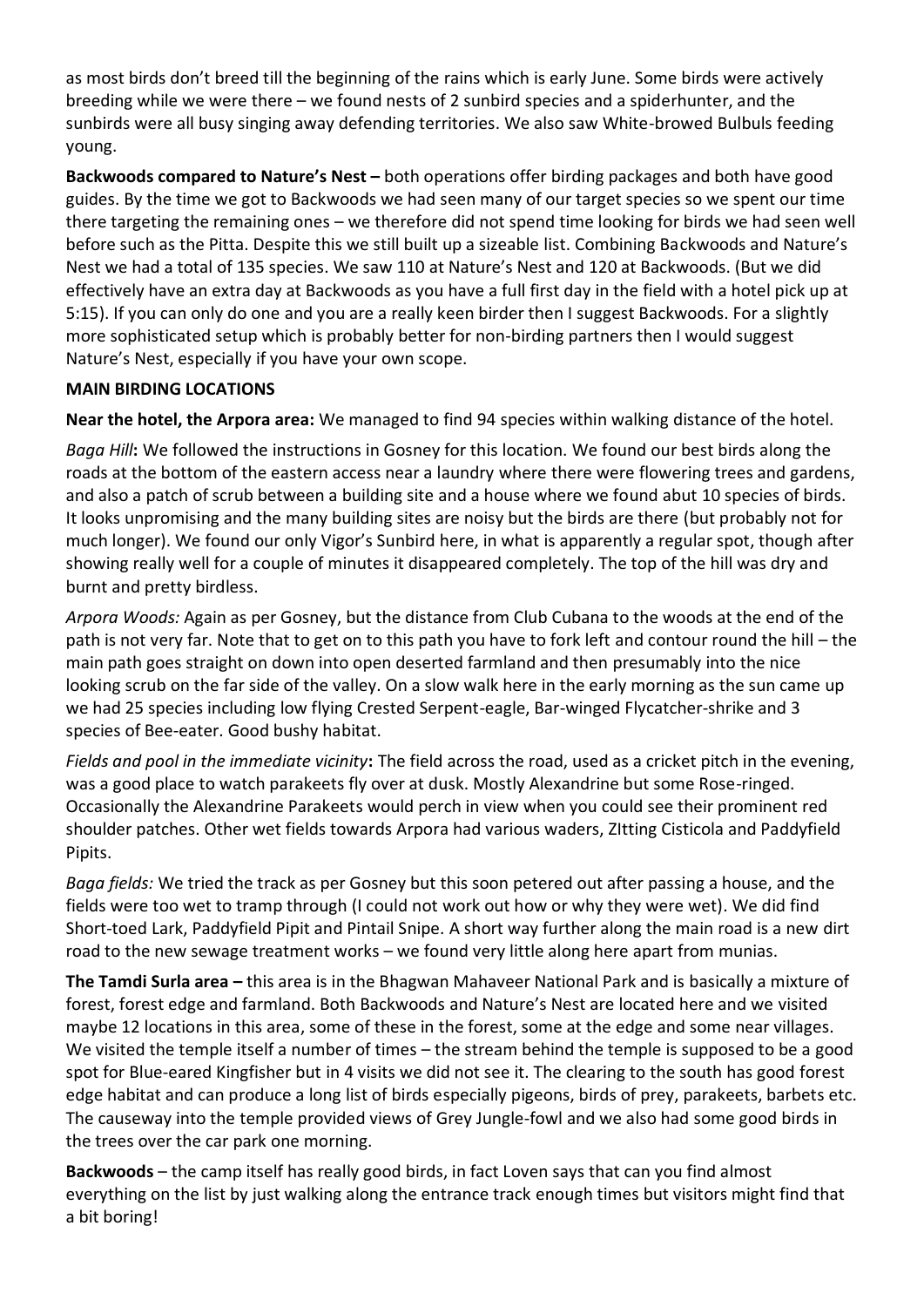**Bondla** – the area referred to as Bondla is really two locations.

The first is "outside Bondla" – this is the area outside the forest at the bottom of the hill which often seems to be teeming with birds. There is a turning to the right not long after entering the Bondla approach road which leads to a temple – this is a standard birding spot which we went to twice and always met other birders there. (Shown as 1 on Gosney's diagram) There are also two bridges over the river either side of the Bondla turn-off which can be very good for bee-eaters and swallows, and at one spot there were flowering trees at the far side of the bridge which were dripping with birds.

"Bondla forest" is the forest proper which seems quiet but repays close attention with woodpeckers, warblers etc.

**Zuari River Trip –** this was organised by Nature's Nest as part of our package on the last morning. It was slightly disappointing for two reasons. First, the tide was very high which reduced our chances of seeing Slaty-breasted Rail to about zero. Secondly, we spent a lot of time keeping photographers happy, getting them into position to take pictures of eagles and ospreys on posts which meant less time poking around the mangroves. We did not see Black-capped Kingfisher although we did see Collared.

**Mayem Lake –** we went there one afternoon with Rayman and it was a bit quiet, so planned to go back on our final morning as it potentially held some of our missing species. However, Rayman said that there was a big festival there that day so it would not be sensible to go.

**Carambolin Lake –** the lake itself is completely devoid of birds but the flooded and disused rice fields across the road are hopping (or rather wading and swimming) with birds. You can walk out to the middle after driving down a tiny lane through a village and parking up. We were there at sunset – it was wonderful – birds everywhere and a background soundscape of boys playing football and the Konkan Express hooting its way into the station. Earlier we had visited the woods – rather thin with open areas – but plenty of birds and a Brown Hawk Owl roost.

On the way to the lake we stopped at a roadside bar behind which was a shallow pool with sandy islands which was full of waders. There were small numbers each of about 10 species all mixed up and spread about so it was perfect for comparing and contrasting e.g. Marsh Sandpiper and Greenshank, Greater and Lesser Sandplovers.

**Rayman's local sites for owls etc:** One of these was the road up to the Nilaya Hermitage hotel which is almost within walking distance from our hotel in Arpora. The road seemed very birdy – it was the same type of bushy scrub as at Arpora woods – but became even more so when Rayman called up a Jungle Owlet. A whole suite of birds popped up to mob the Owlet – all the species we had been working our socks off to find at Baga and Arpora and all showing on a bare tree!



### **BIRD LIST**

As we were targeting a specific list of birds we made little attempt to see common or widespread species such as gulls and terns. We did not therefore go to Morjim. However we did in the end relent and go to Carambolim Lakes to find some waterbirds on our penultimate afternoon as our list looked so thin! We also did not spend time looking for difficult species which we had seen well elsewhere such as Indian Blue Robin. The same should have applied to Blue-eared Kingfisher – we spent a lot of time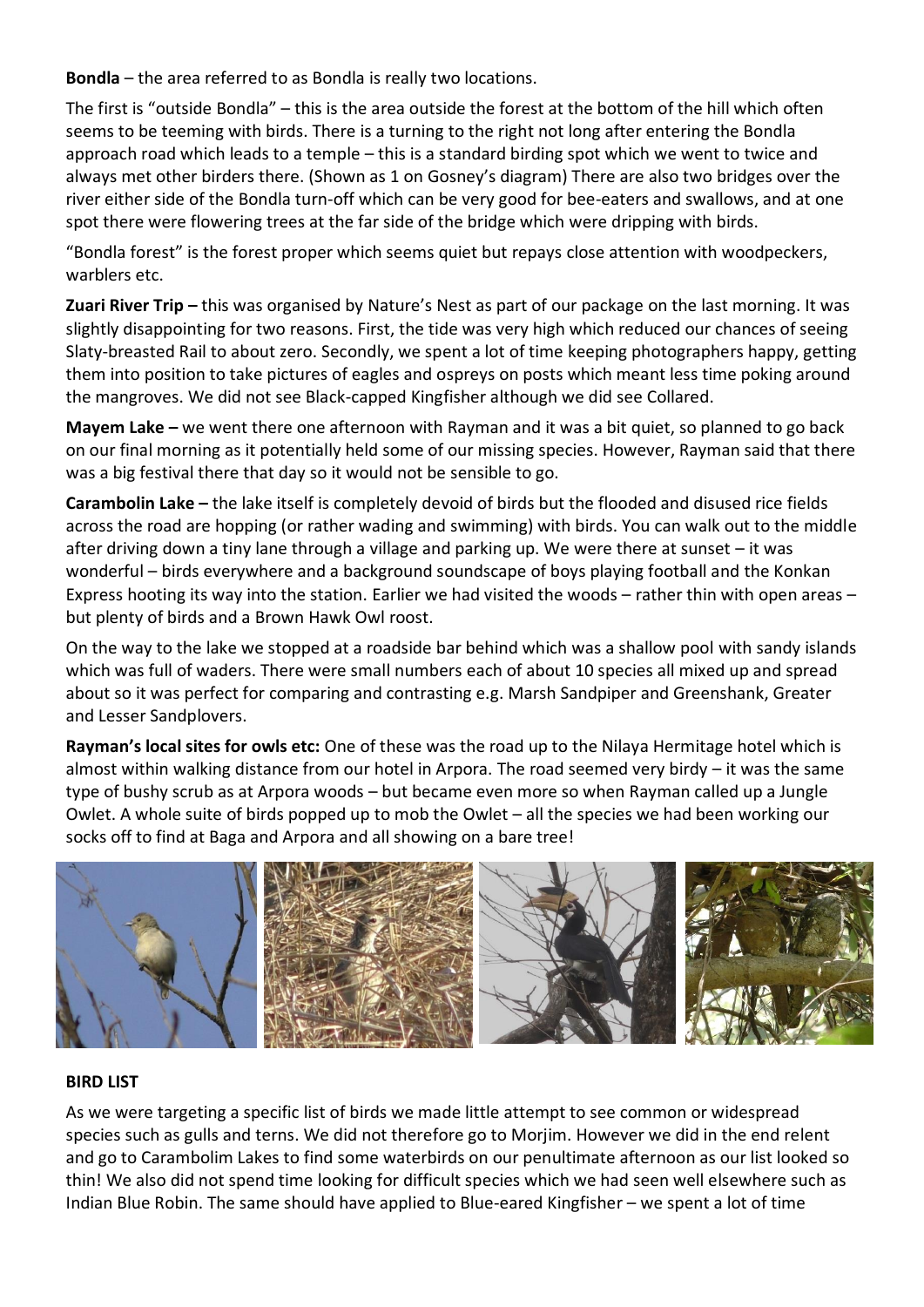looking for this even though it was not a new bird – I think the guides feel they have failed if they don't locate one!

Birds from our wanted list which we missed were:

Slaty-breasted Crake – *high tide and photo-obsessed passengers put paid to this on the Zuari river trip;*  River Tern – *sometimes seen at the Siolim rice fields but none of the guides seemed confident about that when we were there;* Nilgiri Woodpigeon *– a difficult bird, sometimes seen at Backwoods but not for us. We went to Mayem Lake to try and find it but failed. It is apparently very inconspicuous and keeps below the canopy.;* Banded Bay Cuckoo – *we just never came across this bird though apparently Mayem Lake is a good site;* Common Flameback – *essentially a SE Asian bird with an outpost in the Western Ghats, Loven said he rarely sees it;* Blue-bearded Bee-eater – *we spent plenty of time in the right habitat for this bird (edge of forest) but never ran across it*; Indian Scimitar-babbler *– we heard this bird on several occasions but it completely refused to be tempted into sight*

As compensation we had 5 new species which we weren't expecting – Streaked Weaver, Blyth's Pipit, White-rumped Spinetail, Jungle Nightjar (split) and Grey-bellied Cuckoo.

In the list below, lifers are marked in red.

| Lesser Whistling-Duck Dendrocygna<br>javanica             | Only two seen, at Carambolim rice fields                                                                                                                                                                                                               |
|-----------------------------------------------------------|--------------------------------------------------------------------------------------------------------------------------------------------------------------------------------------------------------------------------------------------------------|
| Northern Shoveler Anas clypeata                           | Several at Carambolim rice fields                                                                                                                                                                                                                      |
| Garganey Anas querquedula                                 | Distant but good views at Carambolim rice fields                                                                                                                                                                                                       |
| Red Spurfowl Galloperdix spadicea                         | Good views of a pair crossing the road in the area where the Bondla<br>approach road meets the turning to the temple                                                                                                                                   |
| Grey Junglefowl Gallus sonneratii                         | Easily heard both scratching around and calling at dawn and dusk.<br>Harder to get good views but we did eventually at Tambdi Surla<br>temple and at Bondla at the top of the road near the bungalows. A<br>very smart bird when seen in a good light. |
| <b>Indian Peafowl Pavo cristatus</b>                      | A few birds seen most days                                                                                                                                                                                                                             |
| Painted Stork Mycteria leucocephala                       | Flyovers on the Zuari river trip                                                                                                                                                                                                                       |
| Woolly-necked Stork Ciconia episcopus                     | Seen several times in fields and flying over                                                                                                                                                                                                           |
| Lesser Adjutant Leptoptilos javanicus                     | A group of 4 in a field seen from our transfer coach                                                                                                                                                                                                   |
| <b>Black-headed Ibis Threskiornis</b><br>melanocephalus   | Several groups in wet fields and also flying                                                                                                                                                                                                           |
| Glossy Ibis Plegadis falcinellus                          | A big flock at Carambolim fields and several big flocks flying over to<br>roost in the mangroves                                                                                                                                                       |
| Eurasian Spoonbill Platalea leucorodia                    | One or two at Carambolim rice fields                                                                                                                                                                                                                   |
| <b>Black-crowned Night Heron Nycticorax</b><br>nycticorax | Only seen on the Zuari river trip                                                                                                                                                                                                                      |
| Striated Heron (Little H) Butorides striata               | Seen on the Zuari river trip                                                                                                                                                                                                                           |
| Indian Pond Heron Ardeola grayii                          | Very common                                                                                                                                                                                                                                            |
| Eastern Cattle Egret Bubulcus<br>coromandus               | Very common                                                                                                                                                                                                                                            |
| Grey Heron Ardea cinerea                                  | A few seen - not common                                                                                                                                                                                                                                |
| Purple Heron Ardea purpurea                               | 2 seen - not common                                                                                                                                                                                                                                    |
| Eastern Great Egret Egretta [alba]<br>modesta             | One or two at Carambolim rice fields                                                                                                                                                                                                                   |
| Intermediate Egret Egretta intermedia                     | One or two in several locations                                                                                                                                                                                                                        |
| Little Egret Egretta garzetta                             | One or two in several locations                                                                                                                                                                                                                        |
| Western Reef Heron (W Reef-Egret)<br>Egretta gularis      | One seen on the Zuari river trip                                                                                                                                                                                                                       |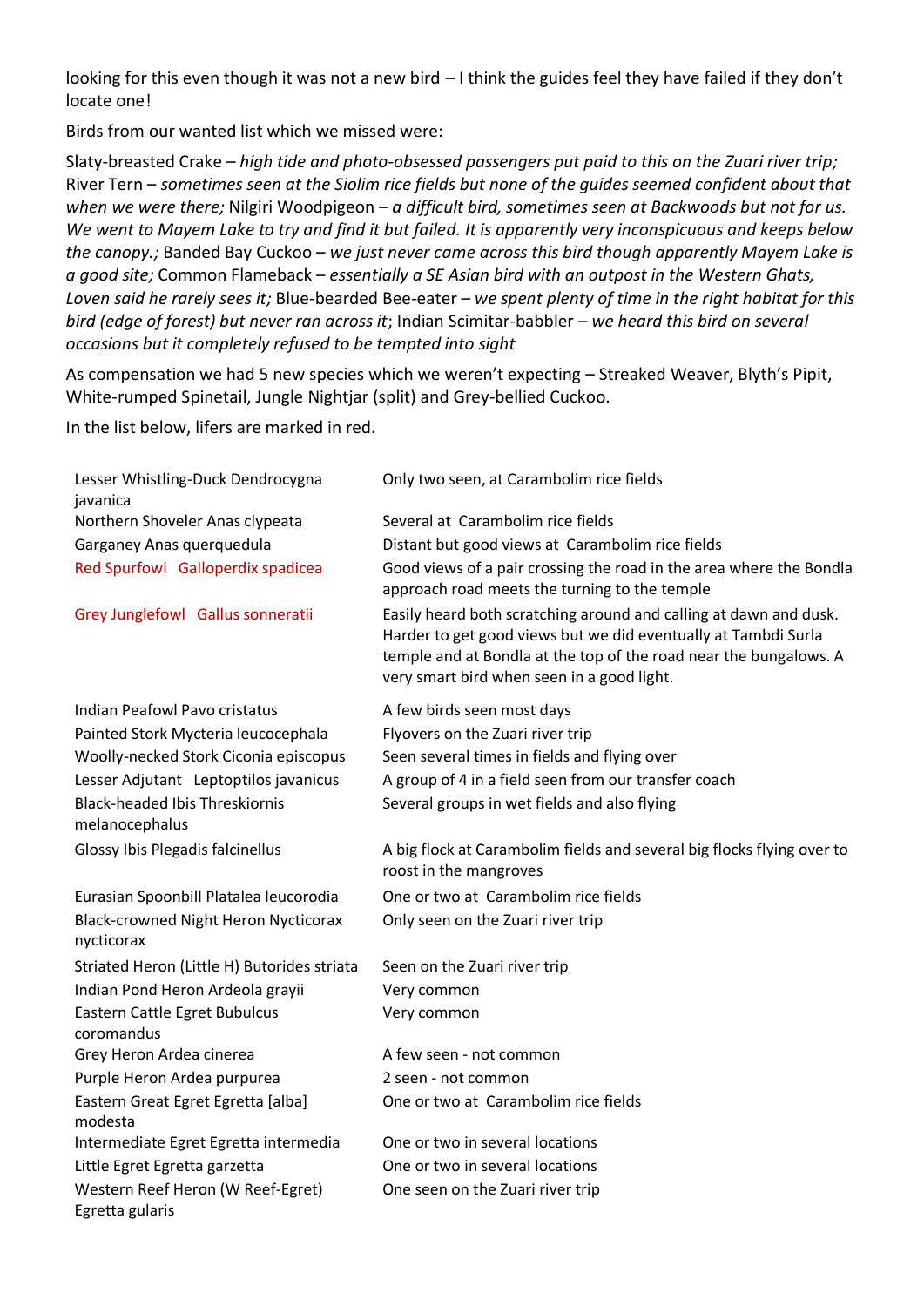Little Cormorant Microcarbo niger A few seen Indian Cormorant (I Shag) Phalacrocorax fuscicollis

Black-shouldered Kite Elanus caeruleus One seen perched on a roadside wire Crested Honey Buzzard (Oriental H B) Pernis ptilorhyncus

Black Eagle Ictinaetus malayensis Only seen as distant dots in the sky

Greater Spotted Eagle Clanga clanga Seen flying somewhere near Baga Booted Eagle Hieraaetus pennatus Commonly seen in flight Crested Goshawk Accipiter trivirgatus Seen several time in forested areas

Western Marsh Harrier Circus aeruginosus

Brahminy Kite Haliastur indus Common everywhere White-bellied Sea Eagle Haliaeetus leucogaster

White-breasted Waterhen Amaurornis phoenicurus

Grey-headed Swamphen Porphyrio poliocephalus

Black-winged Stilt Himantopus

himantopus

Yellow-wattled Lapwing Vanellus malabaricus

Greater Sand Plover Charadrius leschenaulti

Commonly seen. At Carambolim, several big flocks were flying over to roost in the mangroves

Oriental Darter Anhinga melanogaster A few seen e.g. Mayem Lake and flying over Western Osprey Pandion haliaetus Seen well eating a fish on a post on the Zuari river trip. Also a flyover near the hotel.

Seen once or twice perched on distant trees or more often flying over forest

Crested Serpent Eagle Spilornis cheela Splendid views of a perched bird near Nature's Nest and a pair flying over very low and calling at Arpora woods. Also seen in the air quite commonly in the forest.

Crested Hawk-Eagle Nisaetus cirrhatus Seen near the nest on the road to Tambdi Surla temple

Indian Spotted Eagle Clanga hastata One bird seen well perched by a wetland on the way back from Mayem Lakes and one at Carambolim Lakes

Northern Goshawk Accipter gentilis An amazing find - seen near Backwoods with Loven and a Danish birder. No question about its id. It was an adult male bird and was perched in a distant tree with a Crested Goshawk nearby for comparison. It has been reported as a rarity.

Shikra Accipiter badius Seen well, perched, on several occasions as well as in flight One bird flying over a marsh near Mayem Lake and another at Pilerne plateau.

Black Kite Milvus [migrans] govinda The common resident kite, seen everywhere

Black-eared Kite Milvus [migrans] lineatus We came across a flock of about 50 birds drinking from a pool in a field one evening

Seen several times in flight near the coast, one sat on a pole on the Zuari river trip, and a juvenile bird seen eating a fish from the viewpoint at Fort Aguada.

White-eyed Buzzard Buastur teesa **One bird seen perched on pylons at Pilerne plateau** Seen in pools near the hotel and occasionally while driving

A flock at Carambolim rice fields

Good numbers at the wader pool near Carambolim

Avocet Recurvitrostra avocetta One bird at Carambolim rice fields 3 birds seen sheltering from the sun under small trees in a small undistinguished patch of land north of Anjuna where they can apparently always be found (there are 9 of them)

Red-wattled Lapwing Vanellus indicus Seen in quite a few locations in wet fields Little Ringed Plover Charadrius dubius One seen in a marshy field near Mayem Lake Lesser Sand Plover Charadrius mongolus A few at the wader pool near Carambolim A few at the wader pool near Carambolim

Bronze-winged Jacana Metopidius indicus Only one seen! In an unpleasant little roadside pool in Arpora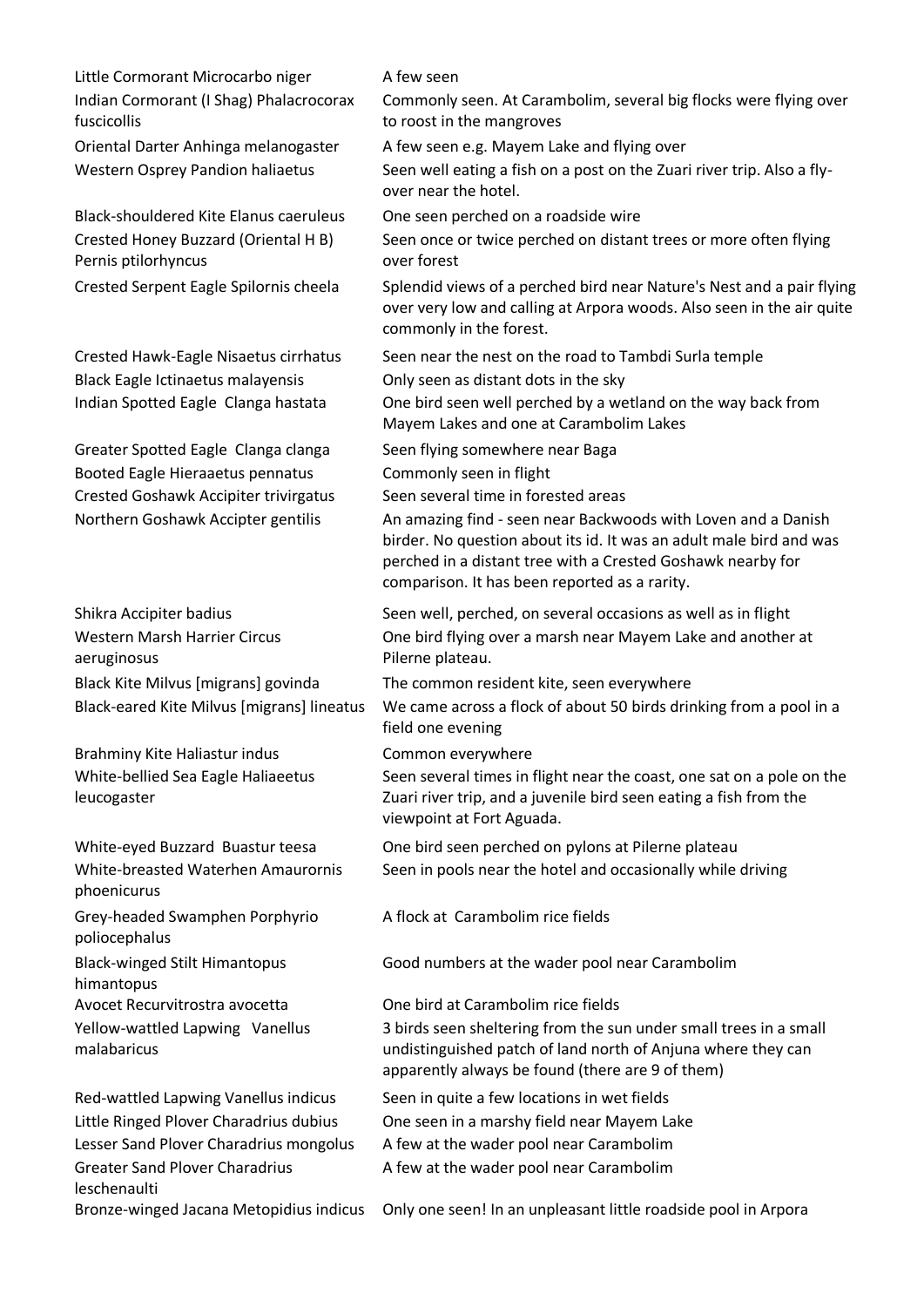Brown-headed Gull Chroicocephalus brunnicephalus

Rock Dove Columba livia Common in towns

Common Emerald Dove Chalcophaps indica

Banded Bay Cuckoo Cacomantis sonneratii Grey-bellied Cuckoo Cacomantis passerinus

Common Hawk-Cuckoo Hierococcyx varius

Spotted Owlet Athene brama Roosting birds at Fort Aguada Brown Hawk-Owl (B Boobook) Ninox scutulata

Sri Lanka Frogmouth Batrachostomus moniliger

Pin-tailed Snipe Gallinago stenura Several at Carambolim rice fields, also one at Baga fields Black-tailed Godwit Limosa limosa Flocks at Carambolim rice fields and the wader pool nearby Common Redshank Tringa totanus Several at the wader pool near Carambolim Marsh Sandpiper Tringa stagnatilis A few at the wader pool near Carambolim Common Greenshank Tringa nebularia A few at the wader pool near Carambolim Green Sandpiper Tringa ochropus A few at the wader pool near Carambolim Wood Sandpiper Tringa glareola A few at the wader pool near Carambolim Terek Sandpiper Xenus cinereus A few at the wader pool near Carambolim Common Sandpiper Actitis hypoleucos A single bird seen in several suitable locations Temminck's Stint Calidris temminckii One seen at the pool opposite the hotel Little Stint Calidris minuta A few at the wader pool near Carambolim A couple of birds on the Zuari river trip, also one bird at the wader pool near Carambolim Gull-billed Tern Gelochelidon nilotica A flock on the Zuari river trip, also a flock at the wader pool near Carambolim Spotted Dove Spilopelia chinensis The only common dove in the lowlands, and even then not abundant Birds seen At Mayem Lake and near Backwoods Grey-fronted Green Pigeon Treron affinis Seen well several times perched on trees at the edge of the forest near Tambdi Surla Mountain Imperial Pigeon Ducula badia Easy to hear, not so easy to see well! Not just in the hills. Greater Coucal Centropus sinensis One or two birds seen in dense bushes. Asian Koel Eudynamys scolopacea Heard all the time, harder to see. Our best views were a male bird climbing through a small bush right next to the road in Arpora Stunning views of this bird on the Pilerne plateau A bird flew through and perched for a few seconds near Backwoods One bird seen on the Pilerne plateau Indian Scops Owl Otus bakkamoena There is a pair of these owls roosting in bamboos near the staff entrance at the Marinha Dourada. The first time we saw them they were just waking up and we got the full Scops Owl glare! Jungle Owlet Glaucidium radiatum A bird was called up by Rayman near Arpora and gave stunning views. It also attracted all the birds in the neighbourhood which was excellent. A calling bird outside the lodge at Backwoods, then views of a hunting bird near the Tambdi Surla temple, then roosting birds at Carambolim A roosting pair found by Ramesh in the forest and then a beautifully posed roosting pair about 50m from the front door at Backwoods Jerdon's Nightjar Caprimulgus atripennis Two perched birds found on the edge of the forest at the top of a

rocky hill near Natures' Nest Jungle Nightjar Caprimulgus indicus One perched bird found on the edge of the forest at the top of a rocky hill near Natures' Nest. Also seen at Tambdi Surla at dusk. Crested Treeswift Hemiprocne coronata Seen well perched with Ramesh and several times flying. Ramesh also showed us a last-year's nest - incredibly small and exposed.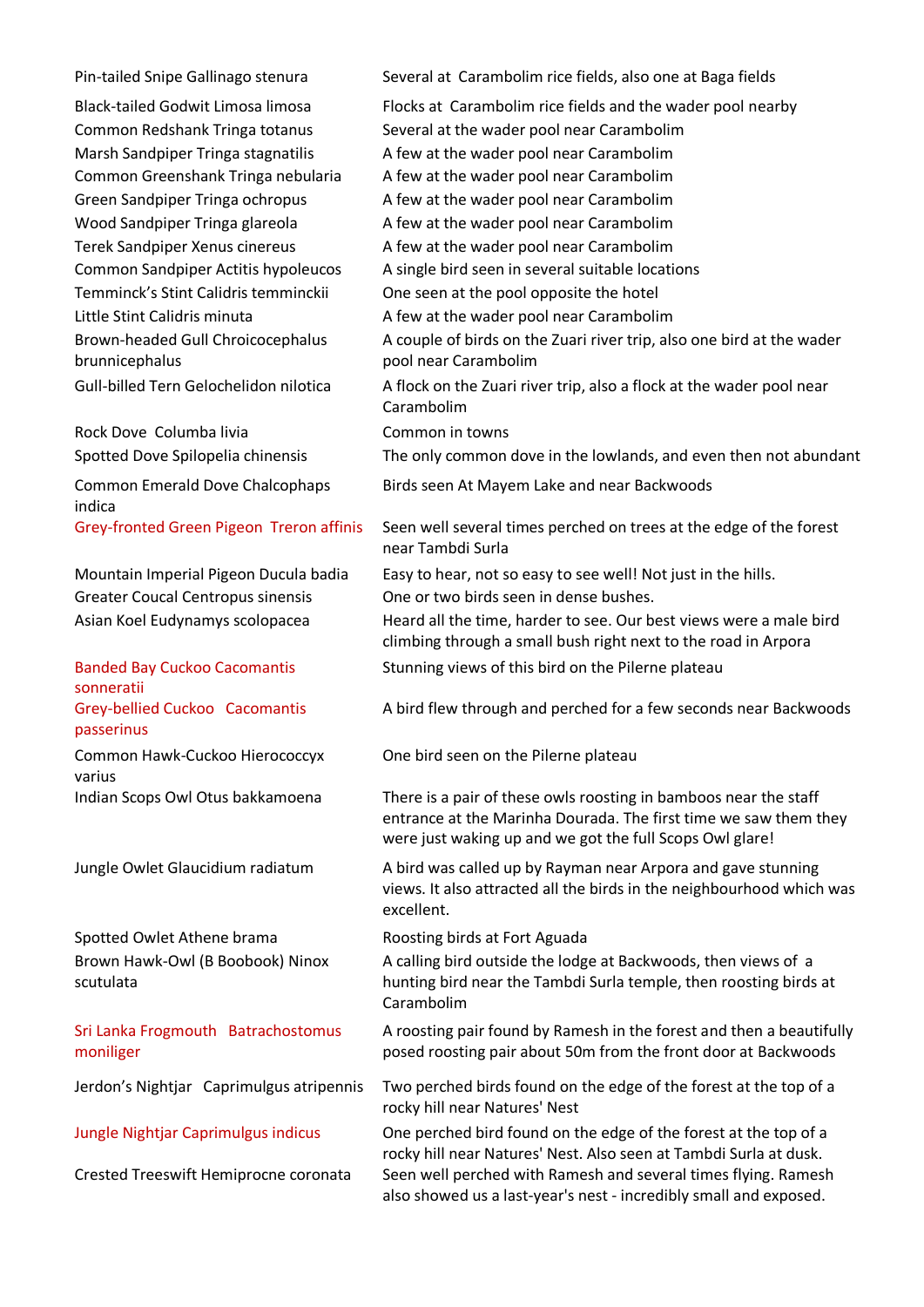| <b>Blyth's Swift Apus leuconyx</b>                          | A possible controversial split from Pacific Swift. We saw just one, but<br>well, over Arpora forest                                                          |
|-------------------------------------------------------------|--------------------------------------------------------------------------------------------------------------------------------------------------------------|
| Little Swift Apus affinis                                   | Quite common                                                                                                                                                 |
| White-rumped Spinetail Zoonavena<br>sylvatica               | Seen with Ramesh near Nature's Nest                                                                                                                          |
| Malabar Trogon Harpactes fasciatus                          | Seen well twice - on the Tambdi Surla road with Ramesh and just<br>outside the front door at Backwoods                                                       |
| Indian Roller Coracias benghalensis                         | Locally common in certain lowland areas                                                                                                                      |
| Stork-billed Kingfisher Pelargopsis                         | On the Zuari river trip and at a river in the forest                                                                                                         |
| capensis<br>White-throated Kingfisher Halcyon<br>smyrnensis | Common - one had a territory over one of the hotel lakes                                                                                                     |
| <b>Collared Kingfisher Todiramphus chloris</b>              | Seen eventually on the Zuari river trip but not good views                                                                                                   |
| Common Kingfisher Alcedo atthis                             | Quite common on streams and rivers                                                                                                                           |
| <b>Oriental Dwarf Kingfisher Ceyx erithaca</b>              | A beautiful bird seen at a standard stake-out on the Bondla road.                                                                                            |
| Pied Kingfisher Ceryle rudis                                | Only seen once at Mayem Lake                                                                                                                                 |
| Green Bee-Eater Merops orientalis                           | Common                                                                                                                                                       |
| Blue-tailed Bee-Eater Merops philippinus                    | Only seen at Arpora woods                                                                                                                                    |
| <b>Chestnut-headed Bee-Eater Merops</b><br>leschenaulti     | Seen really well at a bridge near Bondla and also elsewhere including<br>Arpora                                                                              |
| Eurasian Hoopoe Upupa epops                                 | Seen several times in open areas near forest                                                                                                                 |
| Great Hornbill (Great Pied H) Buceros<br>bicornis           | One bird flying over at Backwoods - the wings make the most<br>extraordinary sound                                                                           |
| Indian Grey Hornbill Ocyceros birostris                     | One bird with Malabar Greys at a flowering tree near a bridge<br>outside Bondla                                                                              |
| Malabar Pied Hornbill Anthracoceros<br>coronatus            | Seen in trees in open areas in the forest, often in pairs                                                                                                    |
| Malabar Grey Hornbill Ocyceros griseus                      | Seen wherever there were flowering trees in open areas in the<br>forest                                                                                      |
| Brown-headed Barbet Psilopogon<br>zeylanicus                | Seen at the edges of forest up in the hills                                                                                                                  |
| White-cheeked Barbet Psilopogon viridis                     | This bird seems to be the lowland equivalent of Brown-headed - you<br>do not seem get both species at any place. Seen well at Baga Hill and<br>near Saligao. |
| Malabar Barbet Psilopogon malabaricus                       | Seen well perched up on trees at the edge of clearings such as at<br>Tambdi Surla.                                                                           |
| Coppersmith Barbet Psilopogon<br>haemacephalus              | A few birds seen perched up on trees at the edge of clearings such<br>as at Tambdi Surla.                                                                    |
| Heart-spotted Woodpecker Hemicircus<br>canente              | Seen very well in a tree over the car park at Tambdi Surla and also<br>on the Backwoods entrance track                                                       |
| Brown-capped Pygmy Woodpecker<br>Dendrocopos nanus          | Seen a couple of times in the forest                                                                                                                         |
| White-bellied Woodpecker Dryocopus<br>javensis              | Excellent view of a single bird with Ramesh somewhere near Tambdi<br>Surla. I think it is a known nest site.                                                 |
| Black-rumped Flameback Dinopium<br>benghalense              | Confusingly the guides often call this "Lesser Goldenback". Seen<br>fairly often in the forest.                                                              |
| <b>Greater Flameback Chrysocolaptes</b><br>guttacristatus   | Seen well at Nature's nest (a noisy group of 3 by the front entrance)<br>and on the entrance track at Backwoods                                              |
| <b>Rufous Woodpecker Micropternus</b><br>brachyurus         | This is a common bird and we heard it frequently but we had to<br>struggle to get decent views. We did in the end, at Bondla.                                |
|                                                             |                                                                                                                                                              |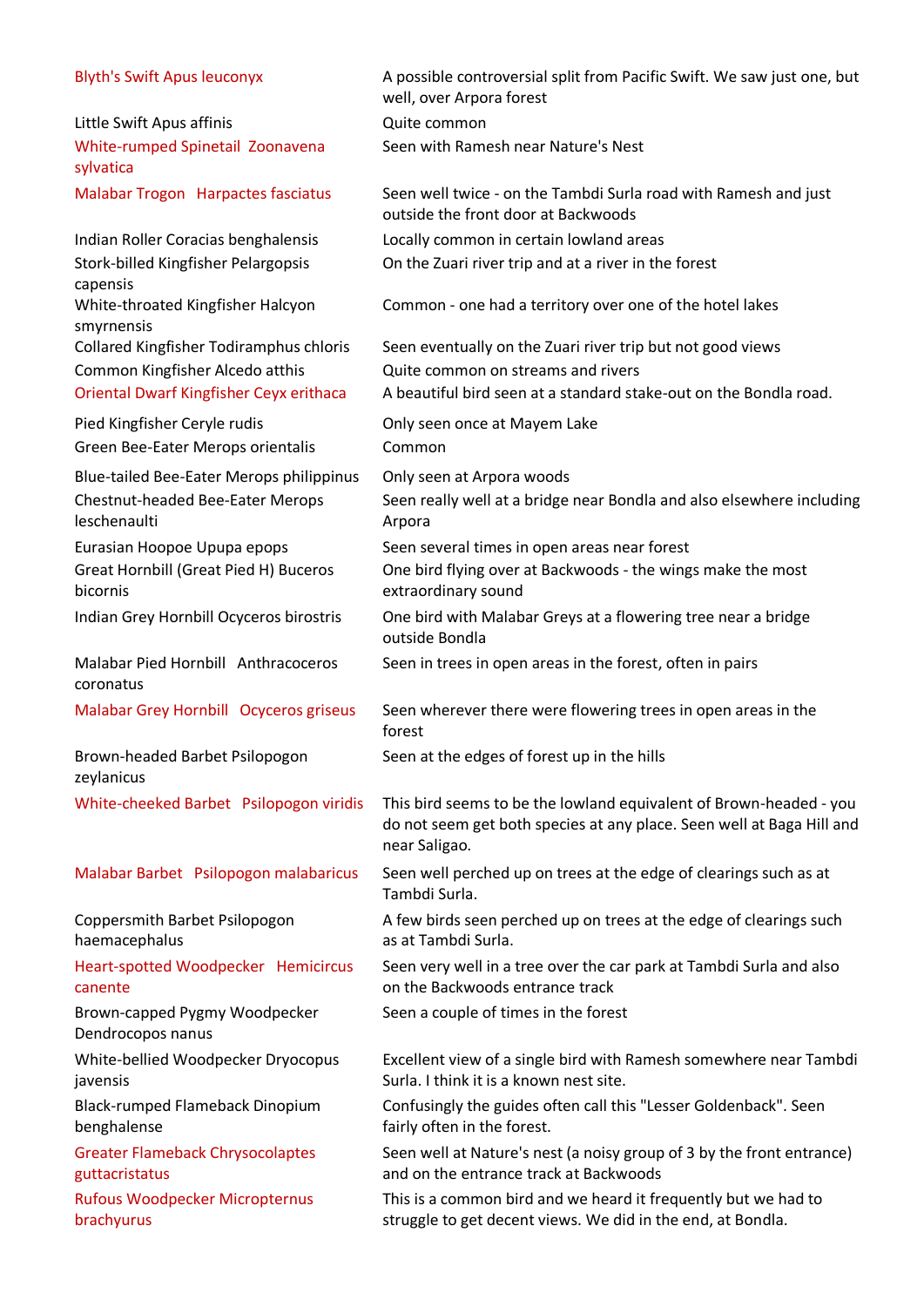| Peregrine Falcon Falco peregrinus                   | One bird perched on a bridge on the Zuari river trip, later seen<br>dismembering a pigeon                                                                                                                                                                          |
|-----------------------------------------------------|--------------------------------------------------------------------------------------------------------------------------------------------------------------------------------------------------------------------------------------------------------------------|
| Vernal Hanging-Parrot Loriculus vernalis            | Easy to see at Nature's Nest where they feed on the pink acacias and<br>gather just after sun-up on a bare tree near the entrance. Also seen<br>elsewhere, usually in the vicinity of a flowering tree.                                                            |
| Alexandrine Parakeet Psittacula eupatria            | Fly-over birds, which sometimes perched up in palms, seen from the<br>field opposite the Marinha Dourada.                                                                                                                                                          |
| Rose-ringed Parakeet Psittacula krameri             | Fly-over birds seen from the field opposite the Marinha Dourada.                                                                                                                                                                                                   |
| Plum-headed Parakeet Psittacula<br>cyanocephala     | One male bird seen really well at Baga Hill competing for a hole in a<br>dead palm tree with a White-cheeked Barbet. Also seen at flowering<br>trees in farmland near the forest                                                                                   |
| Malabar Parakeet Psittacula<br>columboides          | The blue collar on the male is a truly remarkable colour. Flying birds<br>were easy to see, perched less so. The best spots were open areas<br>near the forest.                                                                                                    |
| Indian Pitta Pitta brachyura                        | We had excellent view of this birds with Ramesh. We stopped the<br>car in the late afternoon and walked along a road bordered by<br>rather scruffy bushes. He soon found his target and we had excellent<br>views under the bushes and then right out in the open. |
| Bar-winged Flycatcher-Shrike Hemipus<br>picatus     | Birds seen at Arpora woods and at Backwoods.                                                                                                                                                                                                                       |
| Malabar Woodshrike Tephrodornis<br>sylvicola        | Seen in the forest, once with Ramesh and once with Loven.                                                                                                                                                                                                          |
| Common Woodshrike Tephrodornis<br>pondicerianus     | Seen a number of times in all types of forest                                                                                                                                                                                                                      |
| Ashy Woodswallow Artamus fuscus                     | Several pairs of birds seen in open areas near forest                                                                                                                                                                                                              |
| Common Iora Aegithina tiphia                        | A common bird in forests such as Arpora                                                                                                                                                                                                                            |
| Black-headed Cuckooshrike Lalage<br>melanoptera     | Seen a couple of times in the forest                                                                                                                                                                                                                               |
| Small Minivet Pericrocotus cinnamomeus              | Seen several times in the forest and at the forest edge                                                                                                                                                                                                            |
| Scarlet Minivet Pericrocotus flammeus               | Seen several times in the forest and at the forest edge                                                                                                                                                                                                            |
| <b>Brown Shrike Lanius cristatus</b>                | Seen once or twice in open areas                                                                                                                                                                                                                                   |
| Bay-backed Shrike Lanius vittatus                   | A very smart bird seen on the Pilerne plateau                                                                                                                                                                                                                      |
| Long-tailed Shrike Lanius schach                    | Seen quite commonly on wires and posts                                                                                                                                                                                                                             |
| Indian Golden Oriole Oriolus kundoo                 | Seen in several locations including Baga Hill. Easy to misidentify as a<br>Black-naped Oriole as it has a large black line through the eye.                                                                                                                        |
| <b>Black-naped Oriole Oriolus chinensis</b>         | One bird seen in at Arpora attracted to the Jungle Owlet. The first<br>Rayman had seen this year.                                                                                                                                                                  |
| <b>Black-hooded Oriole Oriolus xanthornus</b>       | Seen quite often in feeding flocks.                                                                                                                                                                                                                                |
| <b>Black Drongo Dicrurus macrocercus</b>            | Common.                                                                                                                                                                                                                                                            |
| Ashy Drongo Dicrurus leucophaeus                    | Quite common.                                                                                                                                                                                                                                                      |
| White-bellied Drongo Dicrurus                       | Only seen a couple of times in varying places                                                                                                                                                                                                                      |
| caerulescens                                        |                                                                                                                                                                                                                                                                    |
| <b>Bronzed Drongo Dicrurus aeneus</b>               | In clearings in the forest                                                                                                                                                                                                                                         |
| Hair-crested Drongo Dicrurus<br>hottentottus        | Only seen at couple of times in the forest                                                                                                                                                                                                                         |
| Greater Racket-tailed Drongo Dicrurus<br>paradiseus | Quite common in the forest often with feeding flocks                                                                                                                                                                                                               |
| White-spotted Fantail Rhipidura<br>albogularis      | Hard to get a good view of this bird as it whizzes around in circles<br>but the white throat and lack of wing-spots are good field marks.<br>Always in bushy places, e.g. Arpora                                                                                   |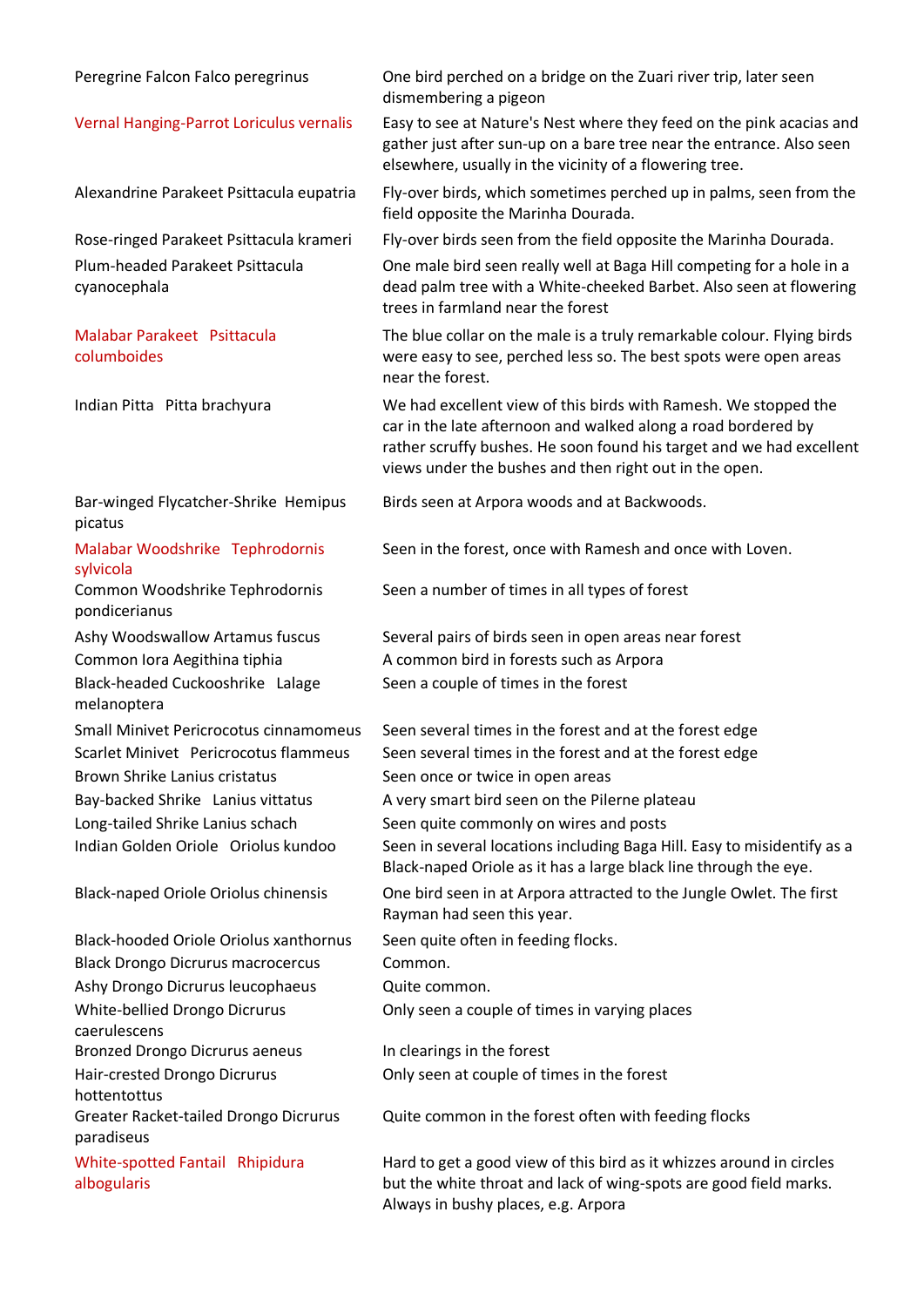Black-naped Monarch Hypothymis azurea

Asian Paradise Flycatcher Terpsiphone paradisi

House Crow Corvus splendens Common

Greater Short-toed Lark Calandrella brachydactyla

Grey-headed Bulbul Pycnonotus priocephalus

### Flame-throated Bulbul Pycnonotus gularis

Red-whiskered Bulbul Pycnonotus jocosus

Red-vented Bulbul Pycnonotus cafer Quite common White-browed Bulbul Pycnonotus luteolus

Square-tailed Black Bulbul Hypsipetes ganeesa

Barn Swallow Hirundo rustica Common

Wire-tailed Swallow Hirundo smithii Easy to see near rivers Dusky Crag Martin Ptyonoprogne

concolor

Common House Martin Delichon urbicum Seen once in a mixed hirundine flock

Red-rumped Swallow Cecropis daurica Common Streak-throated Swallow Petrochelidon fluvicola

Green Warbler (Bright-green W) Phylloscopus nitidus

Western Crowned Warbler Phylloscopus occipitalis

Indian Reed Warbler Acrocephalus stentorius brunnescens

Blyth's Reed Warbler Acrocephalus dumetorum

A lovely blue colour and quite noisy. Often in feeding flocks and seen quite commonly in the forest.

Seen about once per day in forest everywhere.

Rufous Treepie Dendrocitta vagabunda Seen a few times perched up on trees but not common.

Indian Jungle Crow Corvus culminatus Seen in the forest - not particularly common

Oriental Skylark Alauda gulgula One seen (singing) with the Malabar Larks on the Pilerne plateau

Malabar Lark Galerida malabarica This bird really gave us the run around. No sign of it at Baga fields or on the many fields near Mayem Lake. We eventually found it with Lloyd at Pilerne plateau where 2 pairs were calling, feeding and showing very well.

> We found this bird several times e.g. at Baga fields, in the coach wash area at Arpora

On our first morning at Baga Hill I thought I saw this bird sitting quietly in some creepers near a noisy feeding tree. A few days later we saw a pair inside some scrub between building sites at the same place. Then two birds came right out in the open in order to mob the Jungle Owlet at Arpora. We also heard it in the forest but it would never come out. It is always in really dense stuff.

A very attractive bird that we did not see often. We had good views of a perched bird in a bare tree on our first visit to the temple and saw it at the bird bath at Backwoods.

Common

Seen about 5 times, usually in quite bushy habitat in open areas

Yellow-browed Bulbul Acritillas indica Small parties in the forest but not common Often seen flying over, we eventually had a good perched view

Seen several times in mixed hirundine flocks

Eurasian Crag Martin Seen once in a mixed hirundine flock

Two birds in a mixed hirundine flock at Mayem Lake

One seen in Bondla forest

Common at Backwoods and at Bondla forest often in mixed feeding flocks

Two birds seen on the Zuari river trip

A common bird - the "chek" call gives it away - our first was seen in a small bush in the hotel grounds.

Sykes's Warbler Iduna rama Seen at Mayem Lake and one other location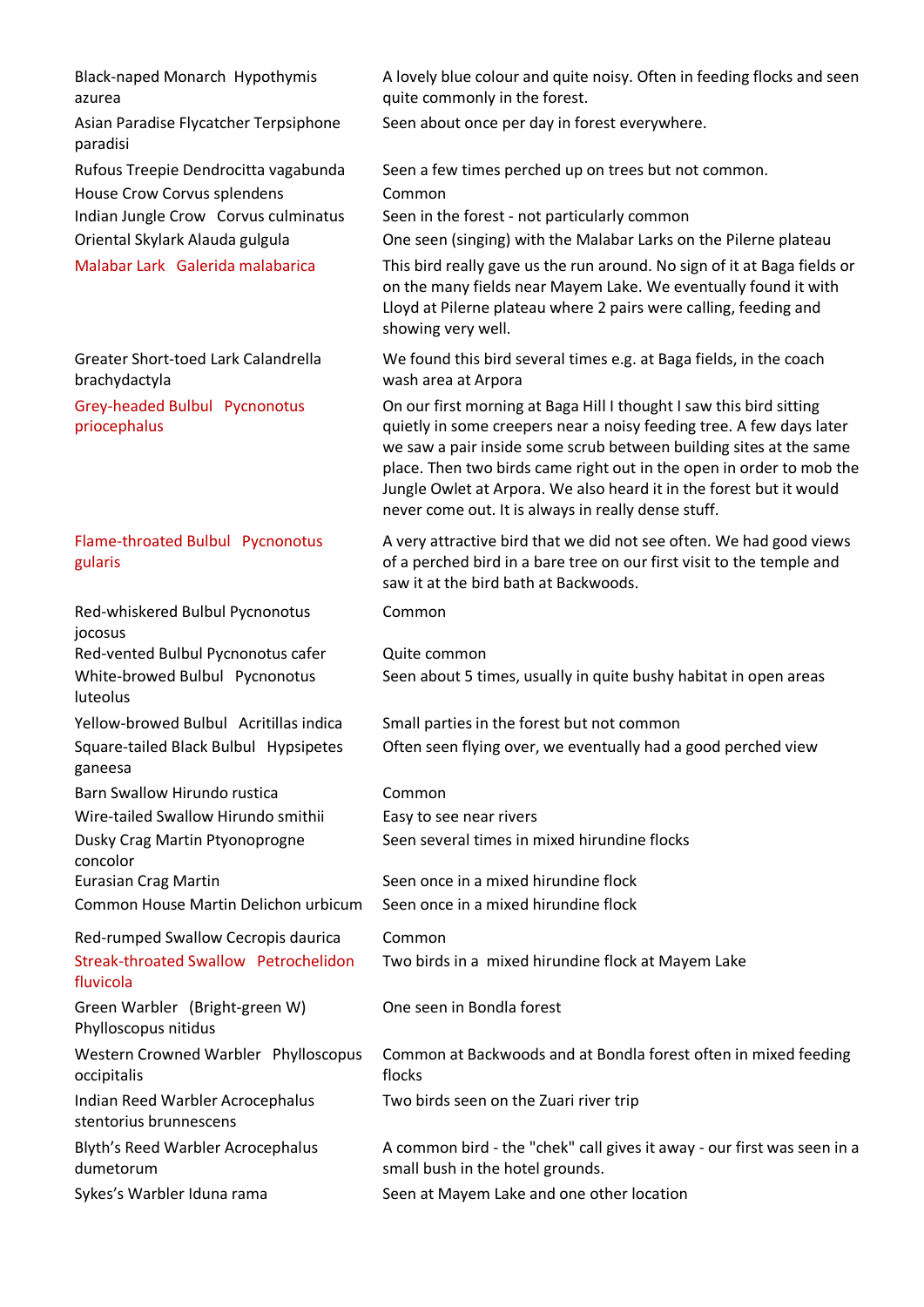| Zitting Cisticola Cisticola juncidis                                                                                        | Two birds on a wire in the early morning by a wet field near the<br>hotel                                                                                                                                                        |
|-----------------------------------------------------------------------------------------------------------------------------|----------------------------------------------------------------------------------------------------------------------------------------------------------------------------------------------------------------------------------|
| Grey-breasted Prinia Prinia hodgsonii                                                                                       | Seen in noisy groups in bushes in open areas. There was usually only<br>one fully plumaged male in the group to help identify them. They are<br>very un-prinia like with short tails.                                            |
| Ashy Prinia Prinia socialis                                                                                                 | A smart bird with creamy-buff underparts. Pairs in bushes in open<br>areas.                                                                                                                                                      |
| Plain Prinia Prinia inornata<br>Common Tailorbird Orthotomus sutorius<br><b>Tawny-bellied Babbler Dumetia</b><br>hyperythra | Only a couple of these seen, and always with other prinias.<br>A few seen in various places.<br>Small noisy groups moving at speed through the undergrowth were<br>seen near Backwoods several times and then mobbing the Jungle |
| Dark-fronted Babbler Rhopocichla                                                                                            | Owlet at Arpora.<br>Seen quite often creeping through small bushes at the edge of the                                                                                                                                            |
| atriceps<br>Brown-cheeked Fulvetta Alcippe<br>poioicephala                                                                  | forest<br>A poorly named bird - in Goa it has grey cheeks. A forest bird, often<br>in mixed flocks and also comes to the Backwoods bird bath. Has a<br>nice song. We saw it several times.                                       |
| <b>Puff-throated Babbler Pellorneum</b><br>ruficeps                                                                         | Pairs would creep along the ground at the forest edge. Seen in the<br>forest proper and also at Baga Hills and Arpora.                                                                                                           |
| Jungle Babbler Turdoides striata<br>Asian Fairy-Bluebird Irena puella<br>Velvet-fronted Nuthatch Sitta frontalis            | Noisy groups seen a couple of times in forest edge habitat.<br>Pairs seen quite often in the forest.<br>Seen several times always with feeding flocks in the forest .e.g.<br><b>Bondla and Backwoods</b>                         |
| Jungle Myna Acridotheres fuscus<br>Common Myna Acridotheres tristis                                                         | The common myna at the coast<br>Not so common - pairs would sometimes be found with Jungle<br>Mynas or associating with cattle                                                                                                   |
| Chestnut-tailed Starling Sturnia<br>malabarica                                                                              | Always in flocks feeding on flowering and fruiting trees                                                                                                                                                                         |
| Malabar Starling Sturnia malabarica ss<br>blythii                                                                           | Quite different from Chestnut-tailed, with a really white head. In<br>pairs in trees in open areas in the forest.                                                                                                                |
| <b>Rosy Starling Pastor roseus</b>                                                                                          | Always in flocks feeding on flowering and fruiting trees                                                                                                                                                                         |
| Orange-headed Thrush Geokichla citrina                                                                                      | Really quite common poking around on the forest floor at<br>Backwoods, Bondla at Tambdi Surla                                                                                                                                    |
| Indian Blackbird Turdus simillimus                                                                                          | We kept missing this shy and retiring bird but Loven managed to find<br>some for us on our last morning at Backwoods, all in the vicinity of<br>the side road to the temple outside Bondla.                                      |
| Indian Robin Copsychus fulicatus                                                                                            | Several birds seem in open areas with trees                                                                                                                                                                                      |
| Oriental Magpie-Robin Copsychus<br>saularis                                                                                 | Common, the first and last songster of the day                                                                                                                                                                                   |
| White-rumped Shama Copsychus<br>malabaricus                                                                                 | Seen just twice, once at the Backwoods water bath                                                                                                                                                                                |
| Asian Brown Flycatcher Muscicapa<br>dauurica                                                                                | Seen a few time in open areas e.g. at Tambdi Surla temple                                                                                                                                                                        |
| Brown-breasted Flycatcher Muscicapa<br>muttui                                                                               | Seen a few times near water                                                                                                                                                                                                      |
| White-bellied Blue Flycatcher Cyornis<br>pallipes                                                                           | A walk through some forest one afternoon produced hardly any<br>birds but it did produce this one - a cracking male - and it was not<br>near water. Loven said they just need thick green foliage.                               |
| Tickell's Blue Flycatcher Cyornis tickelliae                                                                                | Quite common - even in the gardens at Baga Hill                                                                                                                                                                                  |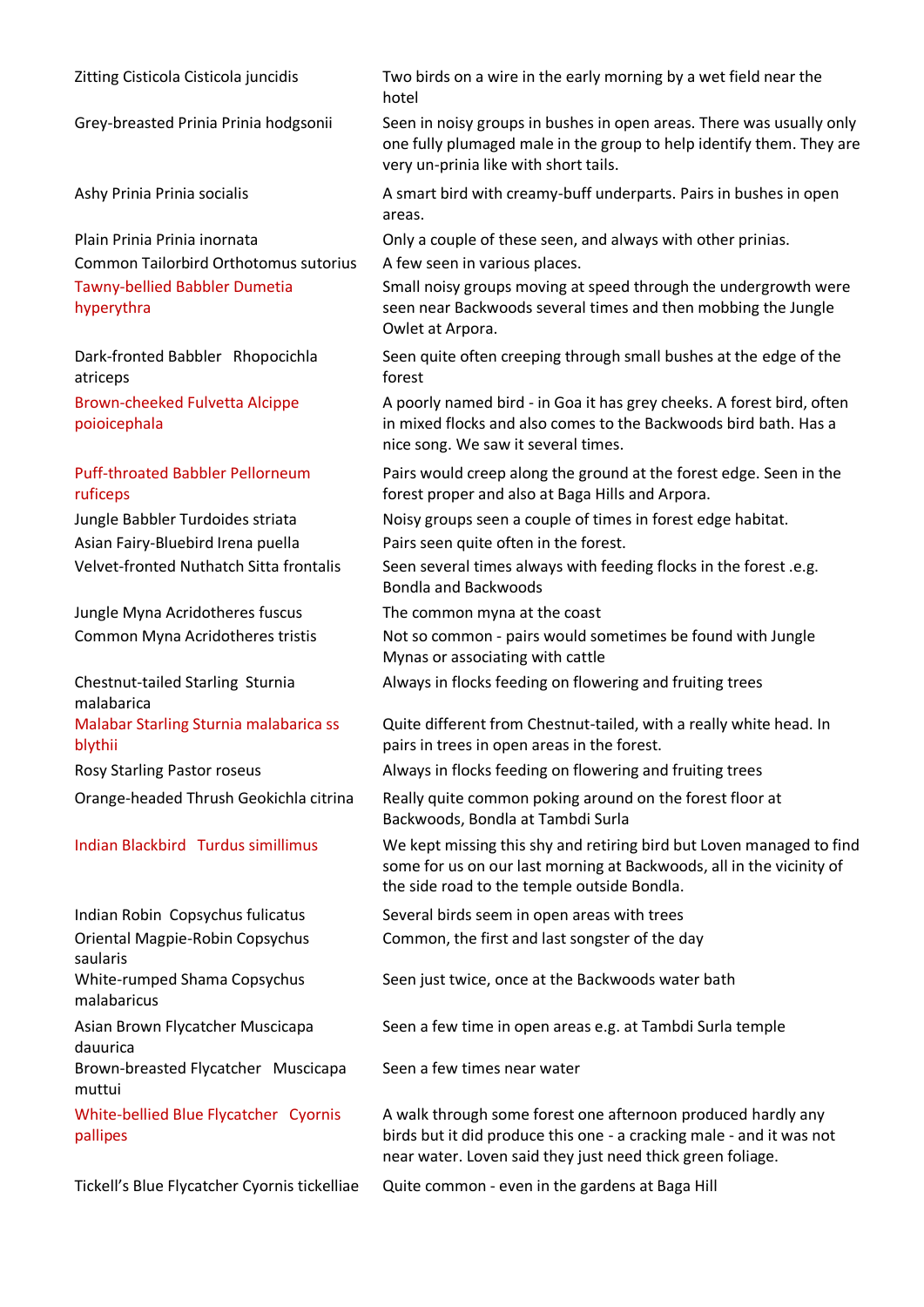| Grey-headed Canary Flycatcher Culicicapa<br>ceylonensis                                                                                                                                                 | Seen several times in feeding flocks                                                                                                                                                             |
|---------------------------------------------------------------------------------------------------------------------------------------------------------------------------------------------------------|--------------------------------------------------------------------------------------------------------------------------------------------------------------------------------------------------|
| Malabar Whistling Thrush Myophonus<br>horsfieldii                                                                                                                                                       | What an amazing bird when seen in the sunshine! Seen and heard<br>quite often in dry river beds in the forest and at Backwoods camp<br>where one spent a whole minute washing in the water bath. |
| Taiga Flycatcher (Red-throated F)<br>Ficedula albicilla                                                                                                                                                 | Two good views of this bird, the best at the Pilerne plateau.                                                                                                                                    |
| Blue-capped Rock Thrush Monticola<br>cinclorhynchus                                                                                                                                                     | Standing and waiting in the parking area near the bungalows at the<br>top end of Bondla paid dividends - the thrush appeared and very<br>smart it is too.                                        |
| <b>Blue Rock Thrush Monticola solitarius</b><br>Siberian Stonechat Saxicola maurus<br>Pied Bush Chat (P Stonechat) Saxicola<br>caprata                                                                  | One seen at Fort Aguada<br>Seen in open areas and fields several times<br>Seen in open areas and fields quite frequently                                                                         |
| Jerdon's Leafbird Chloropsis jerdoni                                                                                                                                                                    | Not as common as the next species but seen a number of times on<br>flowering trees in open areas near the forest. The female has an<br>attractive blue throat.                                   |
| Golden-fronted Leafbird Chloropsis<br>aurifrons                                                                                                                                                         | Seen a number of times on flowering trees in open areas near the<br>forest                                                                                                                       |
| Thick-billed Flowerpecker Dicaeum agile<br>Pale-billed Flowerpecker Dicaeum<br>erythrorhynchos                                                                                                          | Seen in a number of locations<br>Only seen once at the Pilerne plateau                                                                                                                           |
| Nilgiri Flowerpecker Dicaeum concolor                                                                                                                                                                   | The most frequently seen flowerpecker though we didn't find it very<br>distinctive                                                                                                               |
| Purple-rumped Sunbird Leptocoma<br>zeylonica                                                                                                                                                            | The common lowland sunbird.                                                                                                                                                                      |
| Crimson-backed Sunbird Leptocoma<br>minima                                                                                                                                                              | Very common at Nature's Nest on the pink acacias and also they<br>came to the bird bath at Backwoods. Not easy to see elsewhere.                                                                 |
| Purple Sunbird Cinnyris asiaticus<br>Loten's Sunbird Cinnyris lotenius                                                                                                                                  | Quite common<br>Seen once in several locations. A territorial male near the front gate<br>at Nature's Nest.                                                                                      |
| Vigors's Sunbird Aethopyga vigorsii                                                                                                                                                                     | One stunning male seen amongst the houses at bottom of Baga Hill.                                                                                                                                |
| Little Spiderhunter Arachnothera<br>longirostris                                                                                                                                                        | Common at Nature's Nest but seen elsewhere e.g. Arpora forest                                                                                                                                    |
| Chestnut-shouldered Petronia Gymnoris<br>xanthocollis                                                                                                                                                   | Seen several time in edge-of-forest habitat                                                                                                                                                      |
| Baya Weaver Ploceus philippinus<br><b>Streaked Weaver Ploceus manyar</b><br>White-rumped Munia Lonchura striata<br>Scaly-breasted Munia Lonchura<br>punctulata                                          | Small groups seen near Mayem Lake and Carambolim<br>A flock at Carambolim rice fields<br>Small flocks in a few places<br>Small flocks in a few places                                            |
| Tricolored Munia Lonchura malacca<br>Forest Wagtail Dendronanthus indicus<br>Grey-headed Wagtail Motacilla flava<br>Grey Wagtail Motacilla cinerea<br>White-browed Wagtail Motacilla<br>madaraspatensis | Seen once in Arpora<br>Good views at Tambdi Surla temple<br>Carambolim rice fields<br>Seen several time near forest streams<br>Common                                                            |
| Paddyfield Pipit Anthus rufulus                                                                                                                                                                         | The common pipit in the fields e.g. around the Baga area                                                                                                                                         |